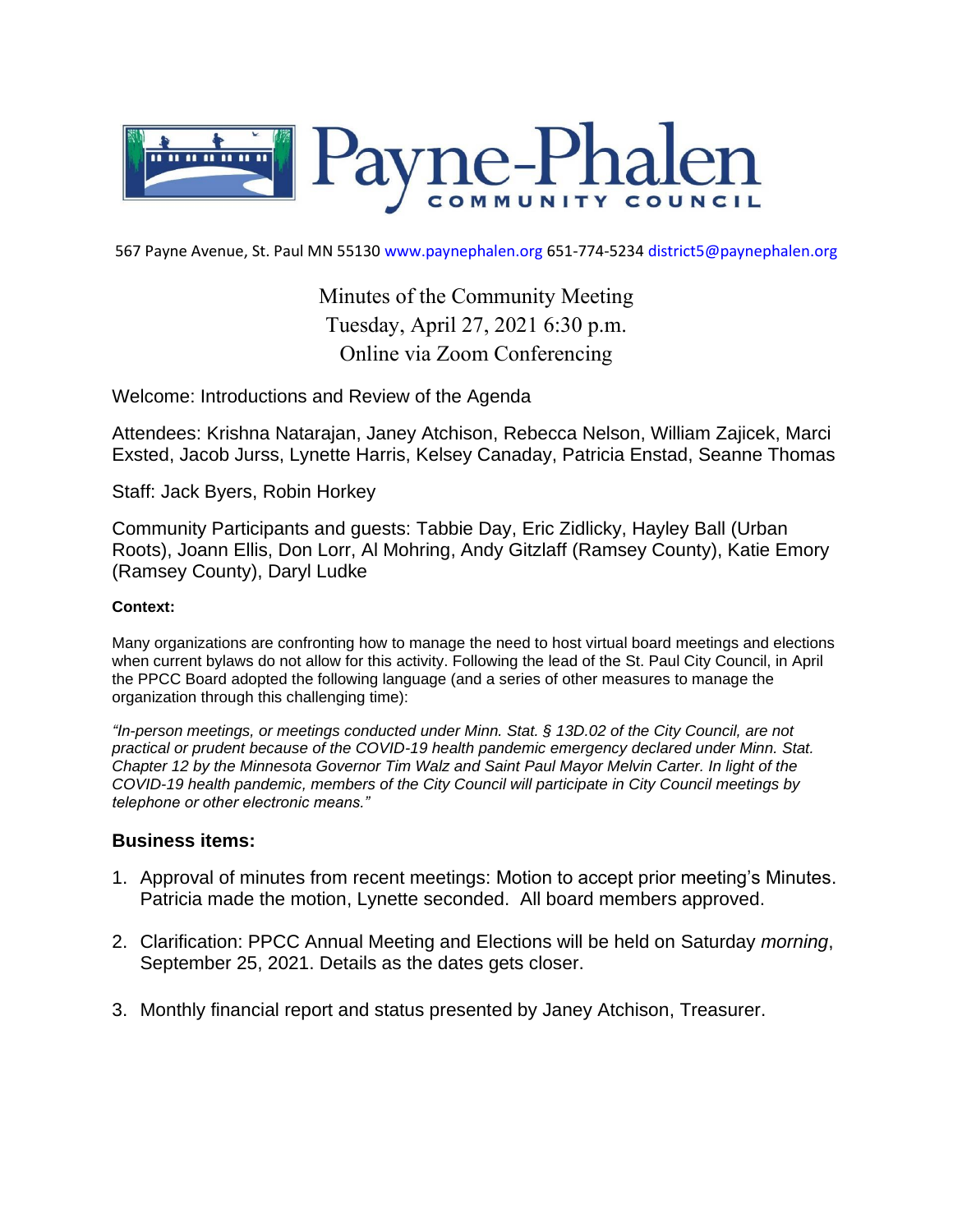- 4. Filing of IRS form 990 Annual statement for non-profits for 2020 (Janey Atchison, Treasurer). Motion to approve Form 990-EZ to be submitted. Patricia made motion, Seanne seconded. Motion approved.
- 5. Resolution to approve the MN Attorney General's Annual Report for 2020 (Janey Atchison, Treasurer). William Zajicek made the resolution, Lynette seconded the resolution. All members approved.
- 6. Update on Fundraising Committee Jacob Jurss presented. No motions made.

# **Developing the Payne-Phalen District Plan:**

## *Chapter: Social and Community Development:*

7. Request for Support: Water Box at Rivoli Gardens (Hayley Ball, Urban Roots). Lynette motioned to create the letter of support, Jacob seconds. All members approved.

# *Chapter: Land Use/Zoning:*

- 8. Rezoning and Variance Applications: 936 Westminster Street Rezoning to allow for a fourplex, variance for side yard setback, and parking variance (Tobias Fritsch, Drachenschuppe LLC). Application was withdrawn by the applicant. Brief discussion for planning purposes. Residents Daryl, Al, and Kathy each expressed their concerns on aspects of the project.
- 9. Updates from the Jam Board: Focus on Land Use and Housing issues (Marci Exsted, Board Member)

## *Chapter: Transportation:*

- 10.Presentation: Rush Line Bus Rapid Transit (BRT) Environmental Assessment Worksheet (EAW): Upcoming public review and comment period: May 11th-June 25th (Andy Gitzlaff and Katie Emory, Ramsey County). There are now 21 stations planned. There will be two online meetings and one in-person event, each with a presentation and Q & A. Planning for electric buses; technology still needs to improve, but they have five years before the buses will be rolling.
- 11. *Discussion:* Pedestrian Safety and Traffic Calming in St. Paul. Brief discussion on the Stop for Me campaigns and whether we would support this project as it currently exists, since it involves the police department stopping vehicles. However, the education piece of promoting pedestrian safety is very important, and perhaps we could work on other ways to promote the education without the police involvement. Discussion to be continued.
- 12.Request for two grant application letters of support from William Zajicek relating to the Minnesota China Friendship Garden. The Neighborhood STAR grant is for